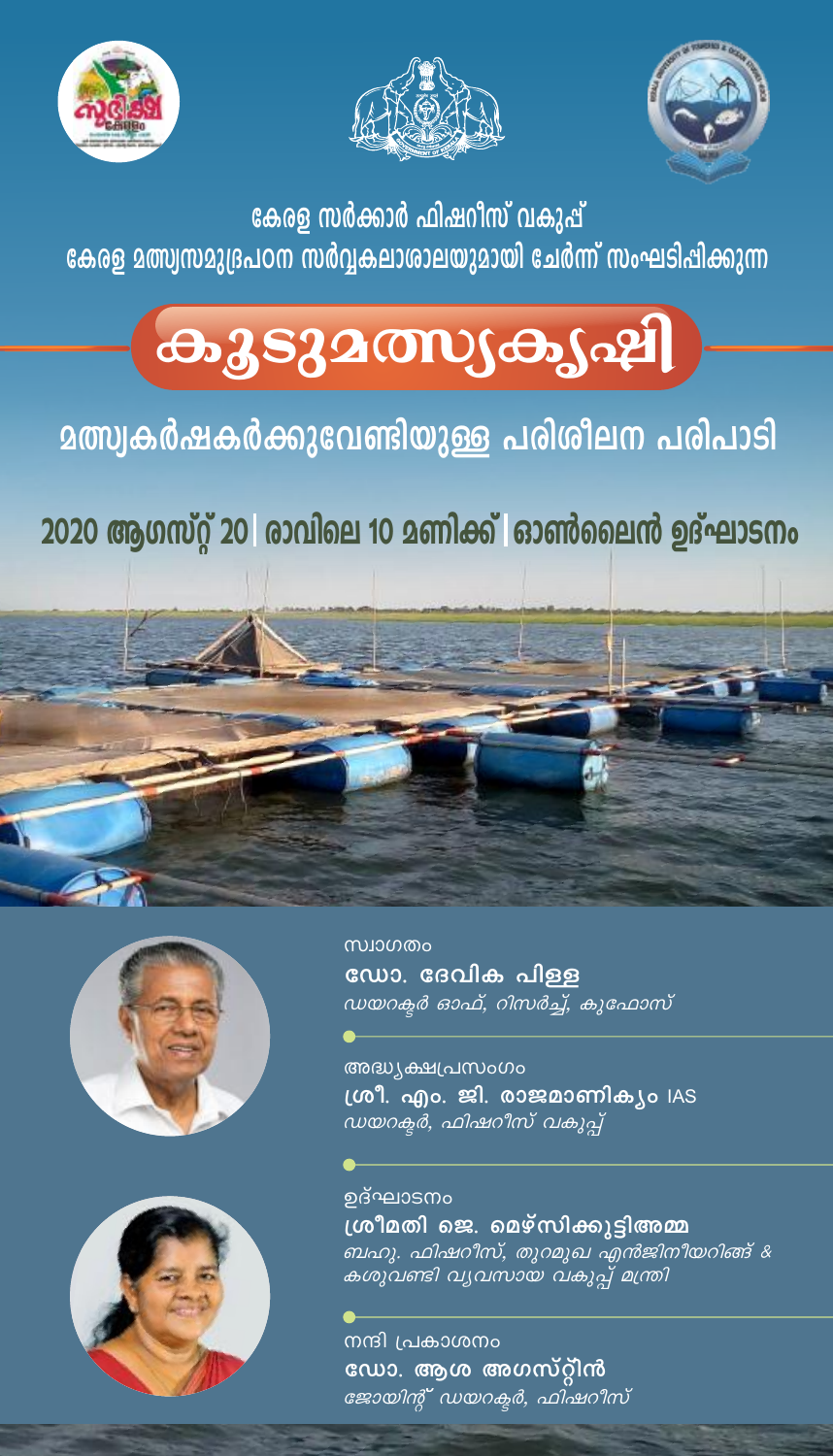### TRAINING ON CAGE FARMING OF FISH

#### Training sessions Moderator: Sri. Ignatious Mandro B, Joint Director of Fisheries

| Time                      | Topic of discussion                                               | Contents                                                                                                                                                                                                             | Expert/Officer                                                                                            |
|---------------------------|-------------------------------------------------------------------|----------------------------------------------------------------------------------------------------------------------------------------------------------------------------------------------------------------------|-----------------------------------------------------------------------------------------------------------|
| Day-1 Theory (20/08/2020) |                                                                   |                                                                                                                                                                                                                      |                                                                                                           |
| 10.30                     | Module-1<br>Introduction to cage<br>farming system                | Principle, concept, merits,<br>demerits.<br>Suitability of site and species<br>Bionomics of Pearlspot,<br>Seabass, Pompano and Nile<br>tilapia.                                                                      | Dr. K. Dinesh,<br><b>Associate Professor</b><br>and Head<br>Department of<br>Aquaculture,<br><b>KUFOS</b> |
| 11.45                     | Module-2<br>Design and<br>construction of cage<br>units           | Material, size and setting-up                                                                                                                                                                                        | Smt. Manju S                                                                                              |
| 2.00                      | Module-3<br>Fish seed                                             | Selection of healthy fish seed,<br>packing, transportation,<br>quarantine and acclimatization.                                                                                                                       | Dr. Joyni Jacob                                                                                           |
| 3.15                      | Experience sharing<br>by farmers                                  |                                                                                                                                                                                                                      |                                                                                                           |
| Day-2 Theory (21/08/2020) |                                                                   |                                                                                                                                                                                                                      |                                                                                                           |
| 10.00                     | Module-4<br><b>Stocking &amp;Post</b><br>stocking<br>management   | Stocking density, nursery<br>management<br>Food & feeding, Growth<br>monitoring                                                                                                                                      | Smt. Manju S                                                                                              |
| 11.15                     | Module-5<br>Harvesting                                            | Harvesting, storage and<br>marketing                                                                                                                                                                                 | Smt. Sofji S Bhadran                                                                                      |
| 11.45                     | Module-6<br>Management of<br>water quality & fish<br>health       | Importance of water quality<br>parameters and its evaluation &<br>management (DO, pH, salinity,<br>TAN, temperature)<br>Fish health & disease<br>management                                                          | Dr. Manoj CK                                                                                              |
| 2.00                      | Module-7<br>Project guidelines,<br>economics and legal<br>aspects | Guidelines, Analysis of material<br>cost and operational cost,<br>production, profit, cost benefit<br>evaluation, pattern of<br>assistance, registration and<br>license<br>Success models and reasons for<br>failure | Dr. Chaithanya ER                                                                                         |